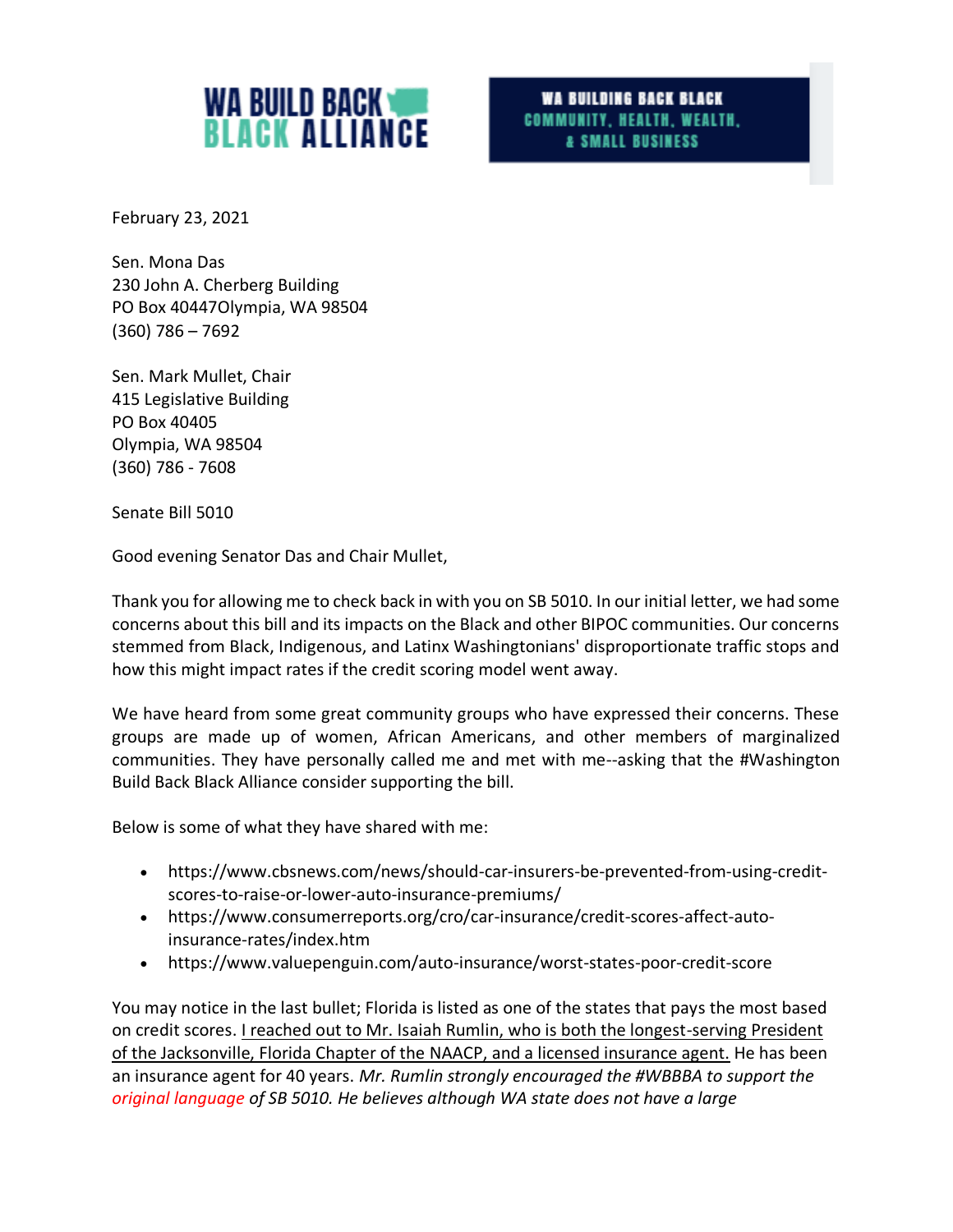*black population, this is indeed a civil rights issue. He further expounded that dipropionate impact is not merely the impact of race, it is also gender and income inequality. In the over 40 years he has been an insurance agent, he firmly believes that credit scores have negatively impacted the poor, communities of color, and women. He advised the amended language would not provide the intended protections.* 



We formed the Washington Build-Back Alliance to ensure communities of color had a voice in public policy. Our members represent some of most well recognized organizations across the state.



**Who We Are**: Washington Build Back Black Alliance (#WBBBA) was formed in the fall of 2020 when a group of Black and other BIPOC non-profit executives and business leaders decided to consolidate their influence to speak on behalf of the black community across Washington State.

In an unprecedented move,

they vowed to connect the black community (*young and established*) by advocating in a cooperative fashion for shared generational prosperity.

**Our purpose:** Harness the power of #BlackAdvocacy to speak with one voice to local Mayors and City Councils, the Legislature, and the Executive Office regarding the need to fund a scalable and sustainable plan for the black community. #WBBBA